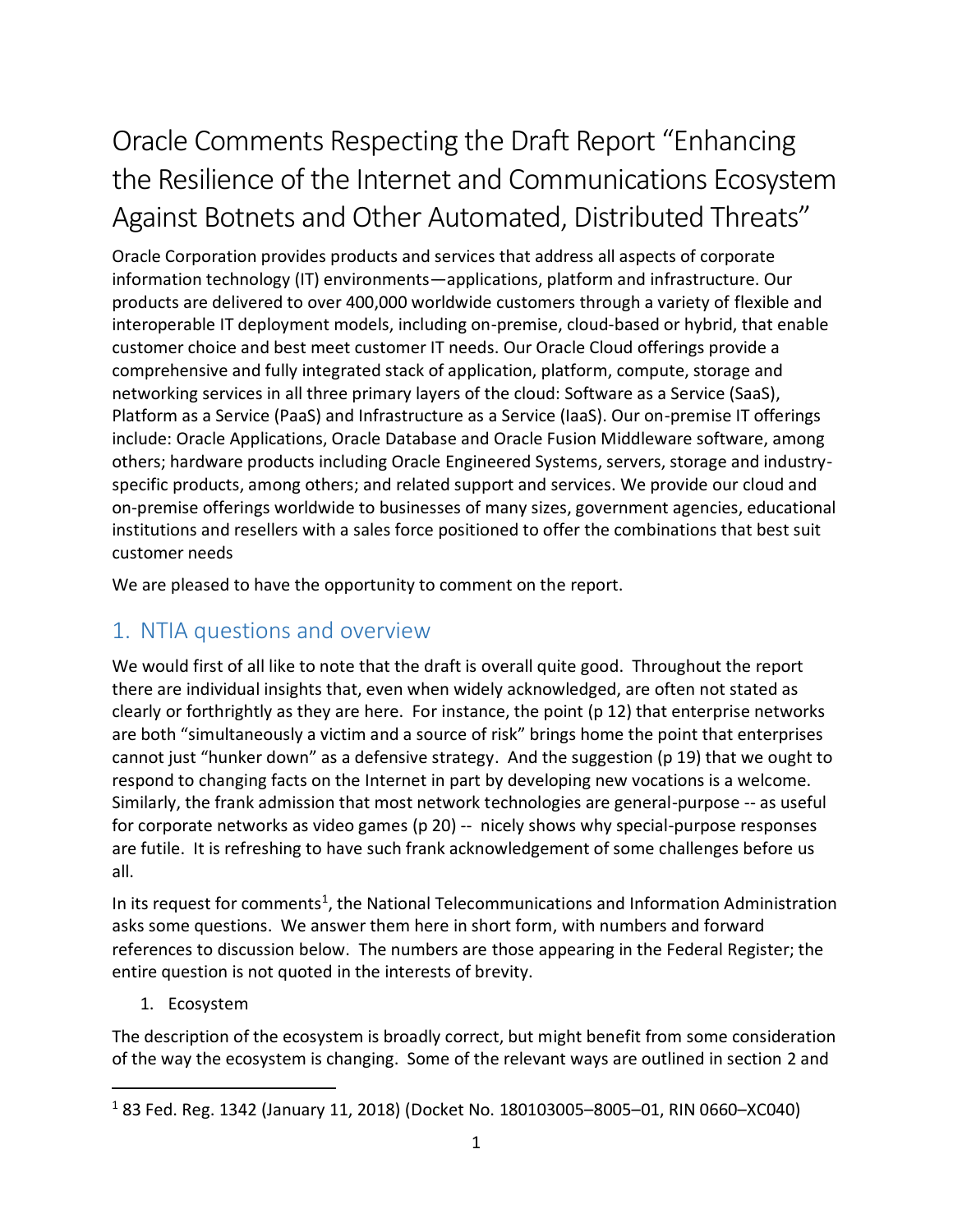section [3](#page-5-0) below. In particular, the report appears to make a fairly clear distinction between enterprise networks and more informally-managed networks, but does not talk in any detail about how the distinctions are collapsing; see section [3.1](#page-5-1) in particular.

The report makes clear that automated, distributed threats include more than just threats from denial of service. The evolution of botnets into effective multi-purpose tools is an important development that network operators are just beginning to face, and the observation in this report is important.

2. Goals

 $\overline{a}$ 

We largely support the goals in the report, and believe the achievement of these goals would reduce threats to the Internet. We are pleased with the report's emphasis that the nature of the Internet means that no single actor can address the threats independently. We especially agree that some changes in both network operations and the marketplace of devices will be needed.

We are of two minds about actions 1.1 and 4.2, where there is an emphasis both on bilateral and multilateral action, and international standardization. Many of the Internet's benefits have been realized through voluntary standards rather than through treaties or formal international standards. It is not clear to us whether action 4.2 is intended to encourage international embrace of those kinds of voluntary standards, or whether the idea is to widen the international regulatory regime for the Internet. We believe the latter would be undesirable, and is inconsistent with a theme in the report. For some discussion see section [2.](#page-3-0)

We suggest an alternative approach to address the recommendations under Action 1.2 regarding software. We strongly agree with the draft report's problem statement that the use of software components, libraries and modules can potentially create security issues. However, rather than a narrow focus on one possible solution -- software transparency -- we recommend that NTIA take a broader view of this challenge and its possible solutions. We would strongly support NTIA in calling on stakeholders to discuss wide variety of solutions to address security challenges pertaining to software components. For instance, best practices that relate to vendors' internal processes, practices and policies governing their use, and vulnerability management of these libraries need to be further developed and promoted.

There may indeed be some cases in which some form of software transparency for sophisticated enterprise customers could be valuable; but even in those cases, transparency itself would be only one option of a broader suite of security improvements that stakeholders in the software ecosystem should seek to advance. In our view, transparency alone would usually not provide meaningful security improvements.<sup>2</sup> For these reasons, we suggest that

<sup>&</sup>lt;sup>2</sup> First, such disclosures would in almost all cases give non-actionable information to the customer: the latter generally cannot fix the software, only the vendor can. Second, this information would often be misleading: the presence of a vulnerable library in a software product does not mean it is exploitable in that product – often it actually is not. That is the case when the implementation of the vulnerable library does not rely on the exploitable part of the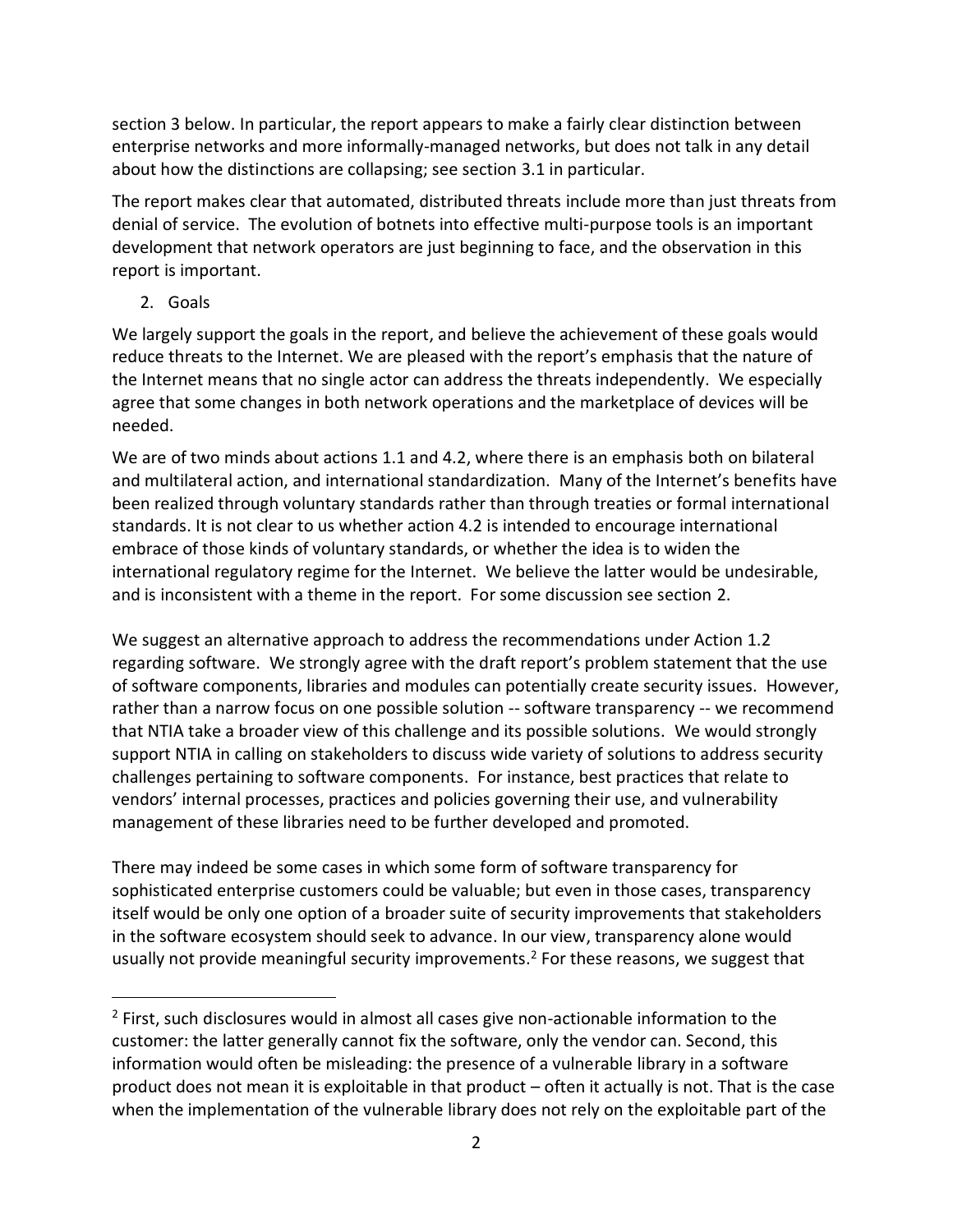NTIA seek a broader inquiry of the improvements that are possible with regard to software components, libraries, and modules. Oracle would eagerly participate in and promote the recommendations of such an initiative.

<span id="page-2-0"></span>3. Stakeholder roles

A core strength of the report is its strong emphasis on how it is not possible for any one actor to address all the challenges, and we like how the report outlines different actors' responsibilities. One thing the report does not make clear, and where it would benefit from some additional background, is that these different roles are not a contingent matter of policy. Instead they are a feature of the way the Internet actually works. The report would be stronger for making this point clearer. One way to do that would be to modify the passage on p 9 to read, "This response underscores both the *designed-in* interdependence of the infrastructure, and the ability of individuals and organizations to quickly learn and adopt." (Emphasis added to illustrate the addition.) Similarly, theme  $1$  (p 7) could be adjusted to read, "The majority of the compromised devices in recent botnets have been geographically located outside the United States, *which is not surprising considering the number of devices on the Internet and their international distribution*." These suggestions are for small alterations; for discussion and a more comprehensive suggestion see section [2.](#page-3-0)

4. Road map

The report's emphasis on envisioning a future for different parts of the ecosystem, and its approach of outlining goals and some actions in the service of those goals, seems to us to be better than a more detailed road map. Road maps have the advantage of being able to rely on a mostly static environment. But both the current security environment on the Internet, and the nature of the Internet itself, are changing so fast that detailed plans would be overtaken by events before the plans were even completed.

In our view, the most urgent actions are listed under goal 2, with action 2.1 of particular importance. It ought to be noted that industry and SDOs are already acting in this area; so what is needed is not the setting up of additional fora for collaboration or standards activities, but instead, additional and enthusiastic participation in efforts already underway, to make sure that everyone's needs and use cases are addressed. See section [4](#page-8-0) below for more discussion.

5. Incentives

 $\overline{a}$ 

library. Third, such communication would actually often weaken rather than strengthen cybersecurity by diverting resources: customers would flood the vendor with inquiries about an announced library vulnerability, forcing the vendor to prioritize this patch (even though it may be a low CVSS score) to the detriment of patching other vulnerabilities that may higher CVSS scores. This problem may compound the fact that the vulnerability may not even be exploitable in the product: the vendor may have to prioritize patching a low CVSS vulnerability that is not even exploitable over a higher CVSS that is exploitable. (We note that vendors do patch vulnerable libraries embedded in still supported products even if they are not actually exploitable, but that non-exploitability is an important factor in prioritization and thus in allocation of resources in their security teams.)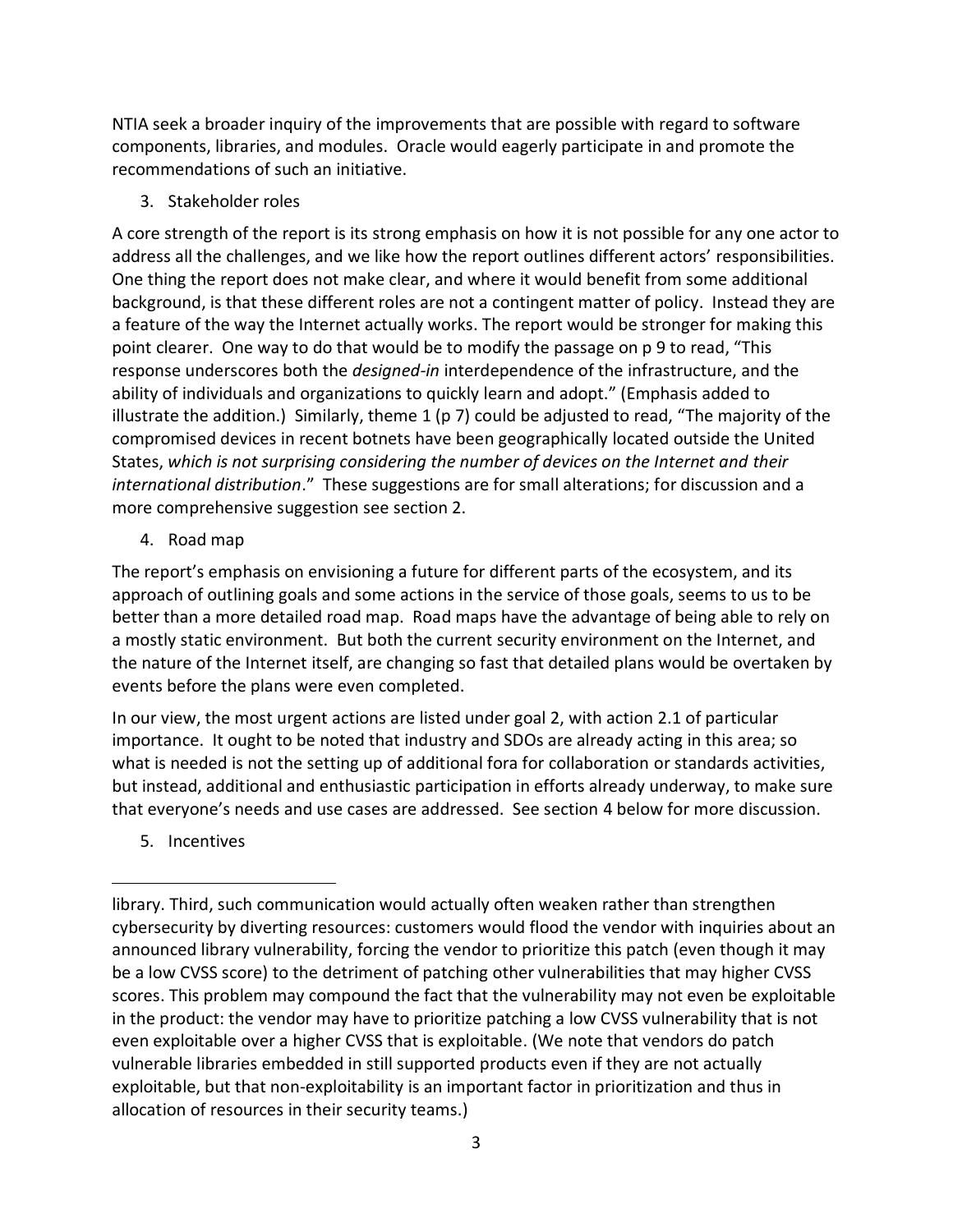The report is clear (correctly in our view) that effective responses to the threats will come from voluntary and co-operative action, but also states boldly (p 8) that market incentives are misaligned. One incentive that sometimes causes industries to adjust their behavior is a clear understanding of the consequences of regulation. Promoting the study of consequences from comprehensive regulation for the burgeoning device market may be a goal worth consideration. This point parallels the observations in the last paragraph in the text box at the top of p 23: liability and outright regulation are related issues, and it will not do to leave these topics unstudied. This does not mean that the report is incomplete without such study, but the text box might directly suggest that industry and the academic sector create models to understand what the consequences of various regulatory regimes would be.

Many of the anti-abuse mechanisms on the Internet to date, and certainly the most successful ones, have depended on reputation systems. The consumer market especially is almost completely unaware of how their own purchase decisions might affect their online reputation, even though consumers are highly sensitive to reputation and fashion in many purchases. This is another angle for action in the "convening power" theme in action 5.1.

The report does not emphasize end-consumer incentives as much as it might. In particular, the link between botnets and personal information compromise is touched on (p 19), but linked only casually. Yet many botnets are used specifically to harvest users' data and to interrupt services. While it is true that defending a home network against botnets will not be sufficient keep one's personal data safe, *not* defending against botnets is an excellent way to lose control of such data. Making that clear to the general public might improve incentives in favor of device security.

6. Metrics

Progress in foiling abuse is itself impossible to measure, obviously: one cannot tell whether an attack that did not come is because of good defense or because the attacker was not ready. But several of the goals amount to readiness of industry, products, or consumers. So, there are things to be measured, including the following:

- a) Penetration rates into networks by network sector and by product type.
- b) Product patch frequency, number of 0-day exploits, and frequency of patch before attacks are "in the wild" as opposed to discovered theoretically.
- c) Size of the network-security and product-security employment sector as compared to the size of the internetworking sectors overall.
- d) Comprehensiveness of security considerations in standards and product design, as measured by subsequent revisions to address weaknesses.
- e) Size and effectiveness of information-sharing networks as compared to botnet growth.

<span id="page-3-0"></span>In what follows, we expand on some of the themes we raise above.

### 2. The Internet and international boundaries

The report is extremely clear that Internet infrastructure is interdependent across organizations and across countries. The report is also clear that that interdependence should continue, but it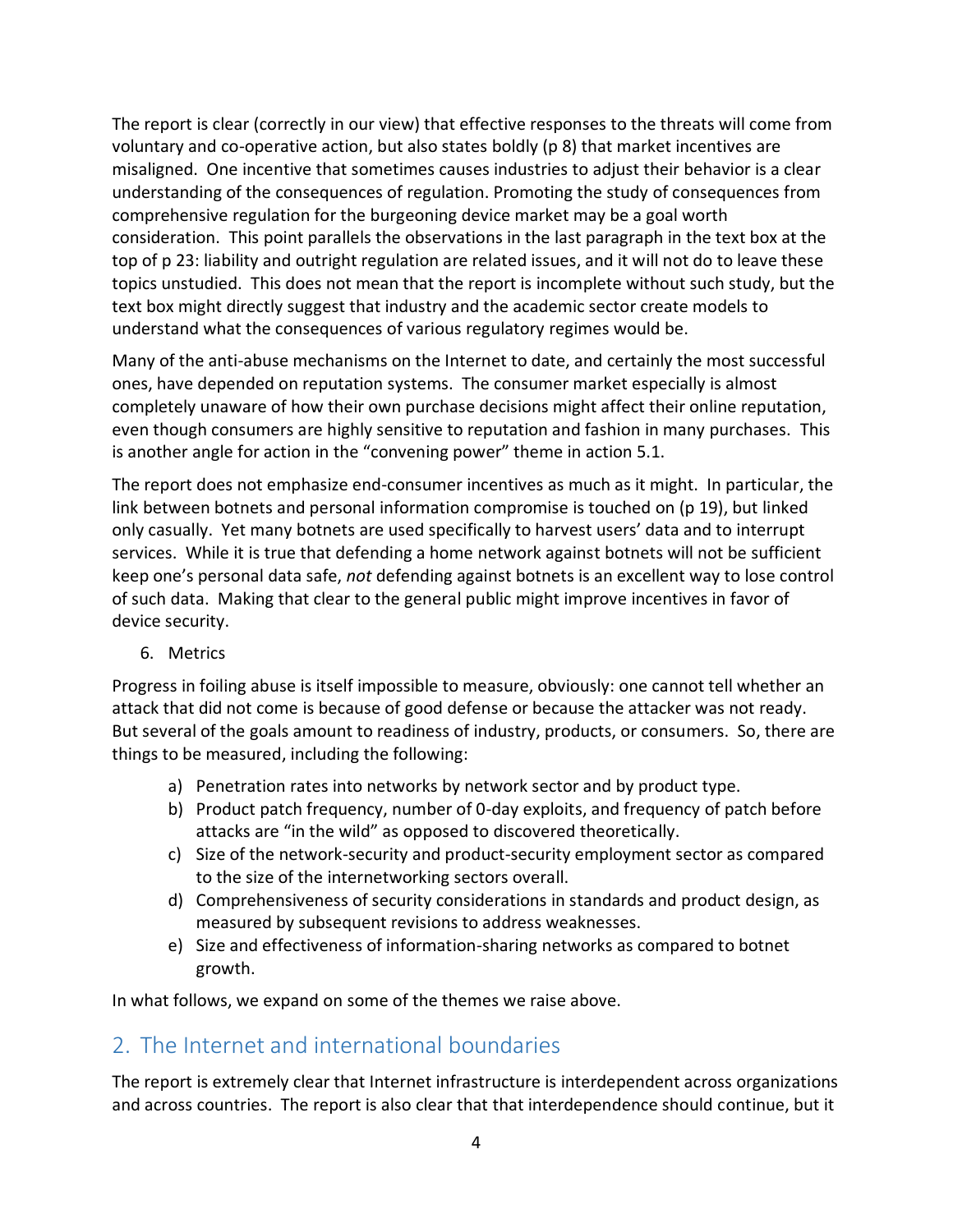does not really explain why that is the case. Already we see various countries attempting to arrange access to the Internet along national lines, and without an explanation of why this is neither feasible nor desirable it is possible such efforts will grow.

The report appears to be built on the basic understanding of the Internet as a network of networks. But that usual formulation, while entirely correct, appears not to make plain to everyone a key consequence. The Internet requires interdependence and poor correlation with national boundaries not as a political fact, but because those features are fundamental to the very functioning of the technology. Each operator of a network operates it to serve the operator's own needs, and in large organizations those needs can easily cross international boundaries. Each such network is an autonomous system. When one connects those autonomous systems to create an internet, the resulting network of networks *automatically* has an international character. Similarly, the global Internet is efficient because it depends on protocol conformance to provide easy and cheap inter-network packet routing without every participant in the network needing to have a contractual relationship (either directly or indirectly) with every other participant. This ease of communication and low contractual burden is part of what has made internetworking technology so successful, and what is now delivering new efficiencies and models for business and wealth creation.

Therefore, it is not merely the case that "solutions specific to particular countries or jurisdictions put at risk the global nature" (p 20) of the Internet; but that such solutions will not work. Because the Internet is *essentially* interconnected, those kinds of solutions will impede conforming activities and hinder legitimate business practices, without doing anything to those attacking the network. For the same reason, it is not some political stance on the part of technical and business experts when they say ingress filtering at the level of international backbones is a bad idea (p 10). Instead, it is a bad idea because it would attempt to divide up internetworking along lines that are not consistent with the nature of internetworking: one cannot save the Internet by destroying it. Finally, the need for security standards that are "flexible, appropriately timed, open, voluntary, industry-driven, and global in nature" (p 16) comes not from some political program or preference for open networks, but from the very fact of voluntary interoperation that makes up the Internet.

Only that kind of voluntary interconnection has ever delivered us a technology that grows and scales the way the Internet has done. The Internet provides opportunities for US citizens, for US workers, and for US businesses unlike any previous technology, precisely because of its open nature. We must not permit the fear of attacks on the Internet to lead us to undermine the voluntary interconnection that makes it strong. That would hamper the innovation and commercial opportunities that companies like Oracle need.

Recommendation: The final report should make these points unmistakably clear as a fundamental precept of cybersecurity policymaking. Background asides of a similar nature are found in the report in a text box. A similar approach would work for this background point. Alternatively, we provide two small adjustments to make the point explicit, without emphasizing it, in our response to question [3,](#page-2-0) above. Oracle is eager to work with you to flesh out these essential issues in the lead-up to the final report and beyond.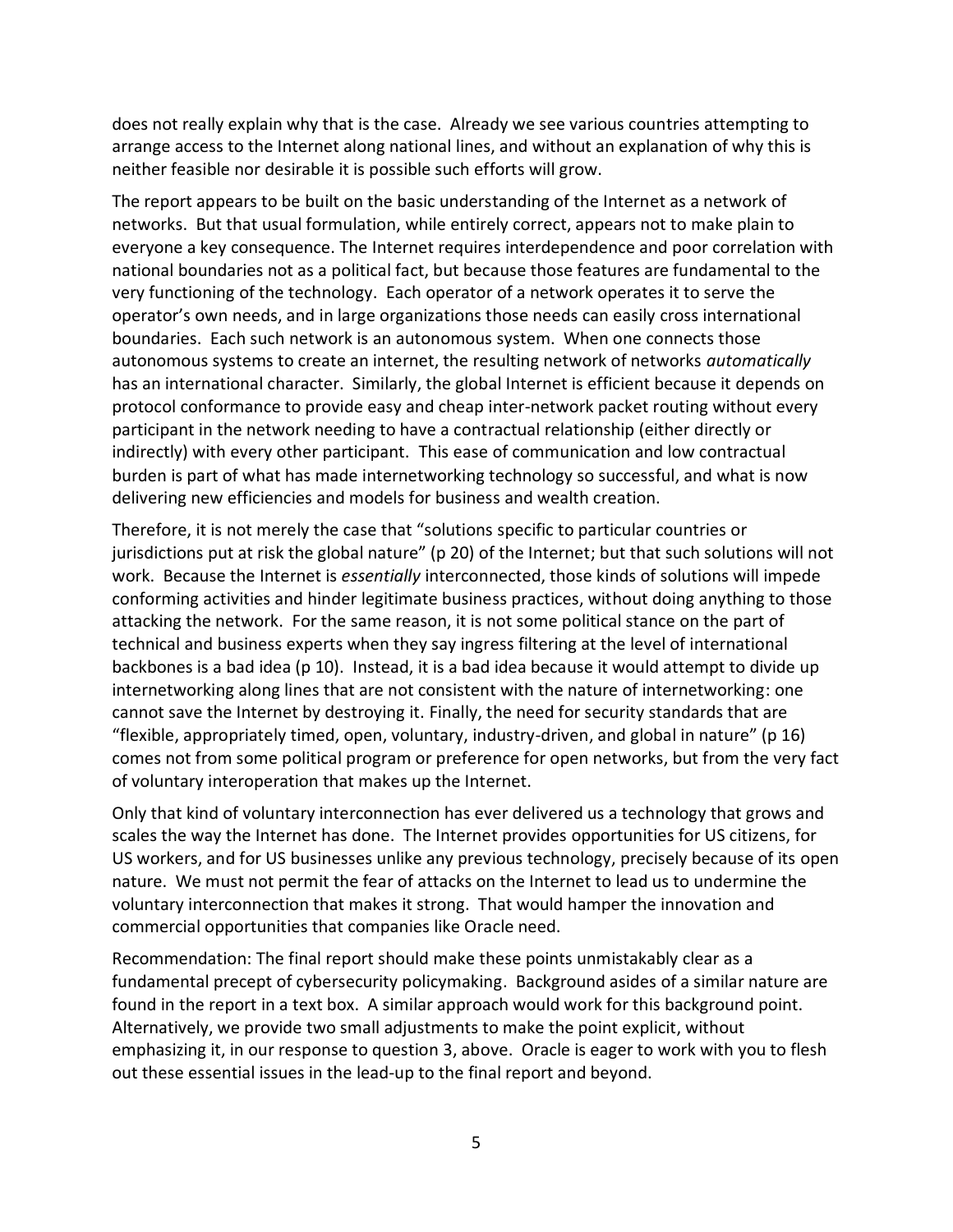### <span id="page-5-0"></span>3. The nature of kinds of networks

The report quite correctly differentiates among different kinds of networks (p 9). Plainly, there are differences among enterprise networks on the one hand, and home and small business networks on the other. But there are two critical items to observe that may impinge on the future network environment.

#### <span id="page-5-1"></span>3.1. Cloud computing and the erosion of network-type distinctions

The first is one the report notes: the distinctions among networks decline as the consumergrade devices gain capability. This tendency is what, for instance, has caused the explosion of "BYOD" policies in enterprise networks that, in the past, would never have allowed employeesupplied devices to connect to the corporate network. The report correctly observes that changes in the enterprise environment are partly due to the sophistication of consumerdirected devices. It also notes, again correctly, that better enterprise security practices around network devices paves the way for better consumer-grade security. Yet the report should clarify the additional leap: the distinctions among these kinds of networks was always somewhat artificial; and the extent to which the distinction was useful has already eroded, and will erode further as devices get more capable.

This observation is, indeed, precisely why the report is correct in noting that enterprise networks are at once a source of new vulnerabilities, even as they are themselves vulnerable. Yet the report, especially in its "Vision for the Future of Enterprise Networks", does not completely embrace the central fact: the "internal/external" way of thinking about networks is now largely obsolete.

Cloud computing is frequently described as though a traditional segregated-network model of computing were still in effect, and that the only difference lies in moving the boundary between "inside network" and "outside network". But the real gains from cloud computing come from realizing the plastic boundaries: "my networks", "our networks", and "all networks" in the cloud can be cast as questions about credentials and access, rather than network location. The cloud is about service availability and delivery, not about network nodes.

But the cloud model of computing means that "inside" and "outside" cannot be first-class distinctions. Imagine two services, A and B, delivered in the cloud. Each of them may change IP addresses, service region, or deployment strategies at any time. Yet they must interact with one another, which means that neither can have fixed firewall rules of block lists unless it is willing to endure an outage with the other. Scale this to the scope of the Internet, and it is obvious that the "internal/external" distinction must give in.

If this is correct, then the fairly hard distinction in the report among enterprise, SMB, and home networks begins to collapse. More importantly, perhaps, the distinctions among edge nodes in any of these kinds of networks starts to fall apart, unless there are automatic ways of determining what an "edge" is at any given time. And perhaps most important, enterprise networks and networks delivered by companies such as Oracle cease to be different things.

Recommendation: Without adding a significant section on cloud computing to the report, it might be possible to address this point by adding some text to the discussion of Enterprise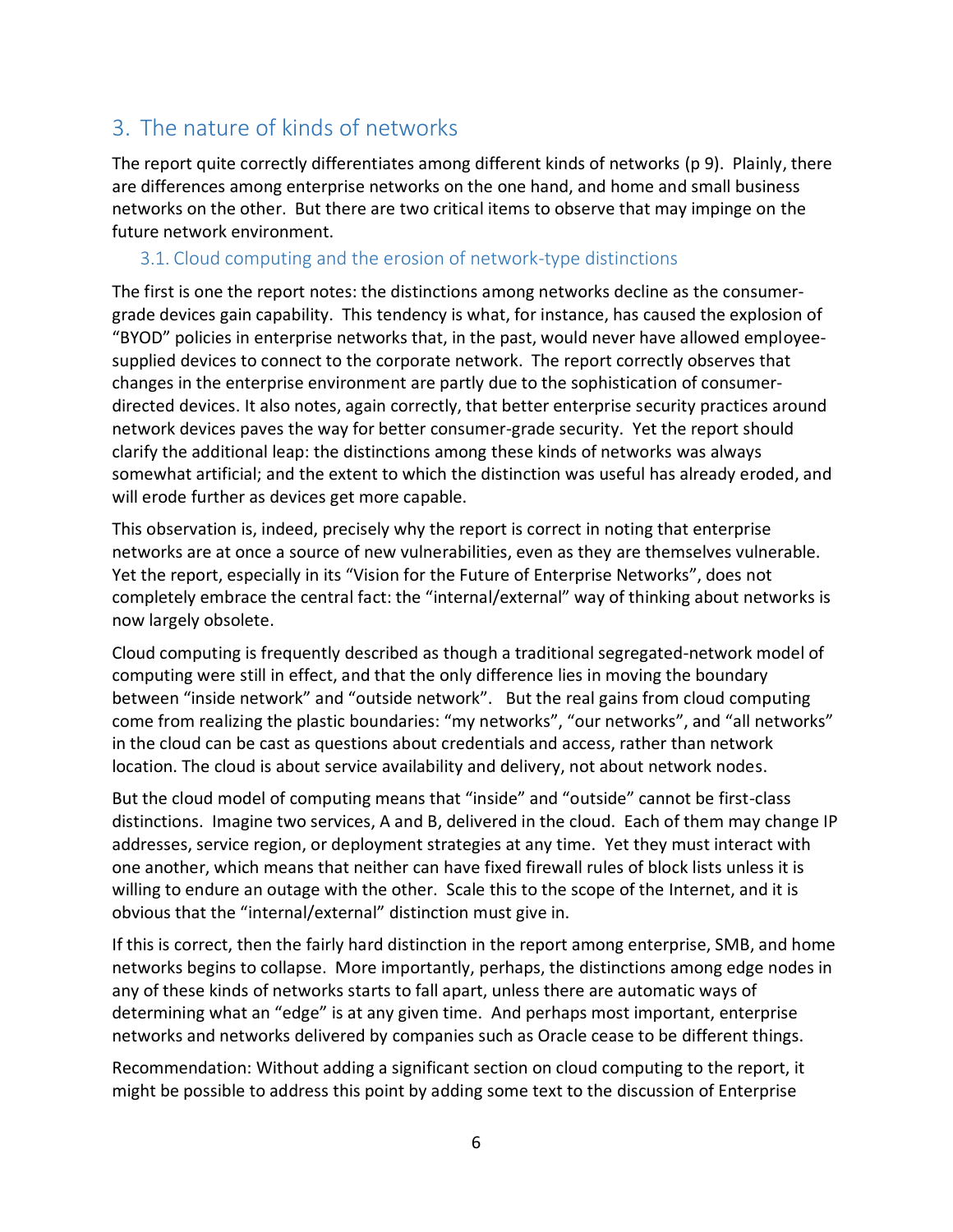Networks, starting on p 12. To begin with, a paragraph along the following lines might set the stage:

A clear distinction between the inside of a corporate network and the outside has always faced practical difficulties. While the network architecture might be clear about the boundaries, many networks have made inevitable compromises as originally-internal services were exposed to devices outside the network, and as merger and acquisition activities caused formerly-external networks to become internal. The advent of cloud services puts even more pressure on the distinction, because cloud computing often depends on flexible networking arrangements in order to deliver on a promise of increased reliability at reduced cost. Even if "locking down" an internal network was once possible, demands for both high reliability at low cost and very fast deployment means that tight boundary controls will not be realistic for many enterprise networks in the foreseeable future.

Recommendation: Another paragraph added to Vision for the Future of Enterprise Networks (starting on p 13), before the final paragraph along the lines of the following would be valuable:

The policies also must be applied with the knowledge that the distinction between the enterprise network and other kinds of networks will begin to blur. Consequently, policies cannot concentrate on network nodes alone, but must concentrate on data flows and protecting enterprise data even when it leaves the enterprise network.

The collapsing distinction we note is implicit in the report's embrace of the proposed Manufacturer's Usage Description (MUD). There is no practical way to scope MUD to different kinds of networks except by constraining capabilities either of the device, or the network. Such constraints may be desirable, but they are equally desirable regardless of the kind of network in which the device appears. Given that the devices can appear in any network, then, efforts should concentrate primarily on those that deliver results no matter which kind of network is involved.

Recommendation: With this in mind, Action 3.2 should not be scoped only to home IT and IoT products, but to *every* IT and IoT product. Secure-by-default should be the stance of every product, even ones aimed at experts. If the experts want to turn such features off or engage functionality in a more specialized way, they can do so by overriding the defaults.

#### 3.2. Will the home network be a full part of the Internet?

As the report notes (e.g. p18), many "home networks" (really, those of residences and also small and medium sized businesses) live behind a single IPv4 address, with Network Address Translation (NAT) used to map the (increasing number of) devices, all connected using RFC 1918 address space, into the single IPv4 address. The report suggests (see e.g. note 39, p 18) that NAT contains a kind of benefit, because it often ends up working as an accidental firewall. The report goes on to note that IPv6 may change some of these facts, and Action 3.4 urges investigation of the consequences for attack and defense.

Recommendation: Action 3.4 is laudable, but we would revise it to go slightly further and in order to investigate the potential for truly self-administering networks that operate at a fairly high level of sophistication. In effect, home networks need to become first-class participants in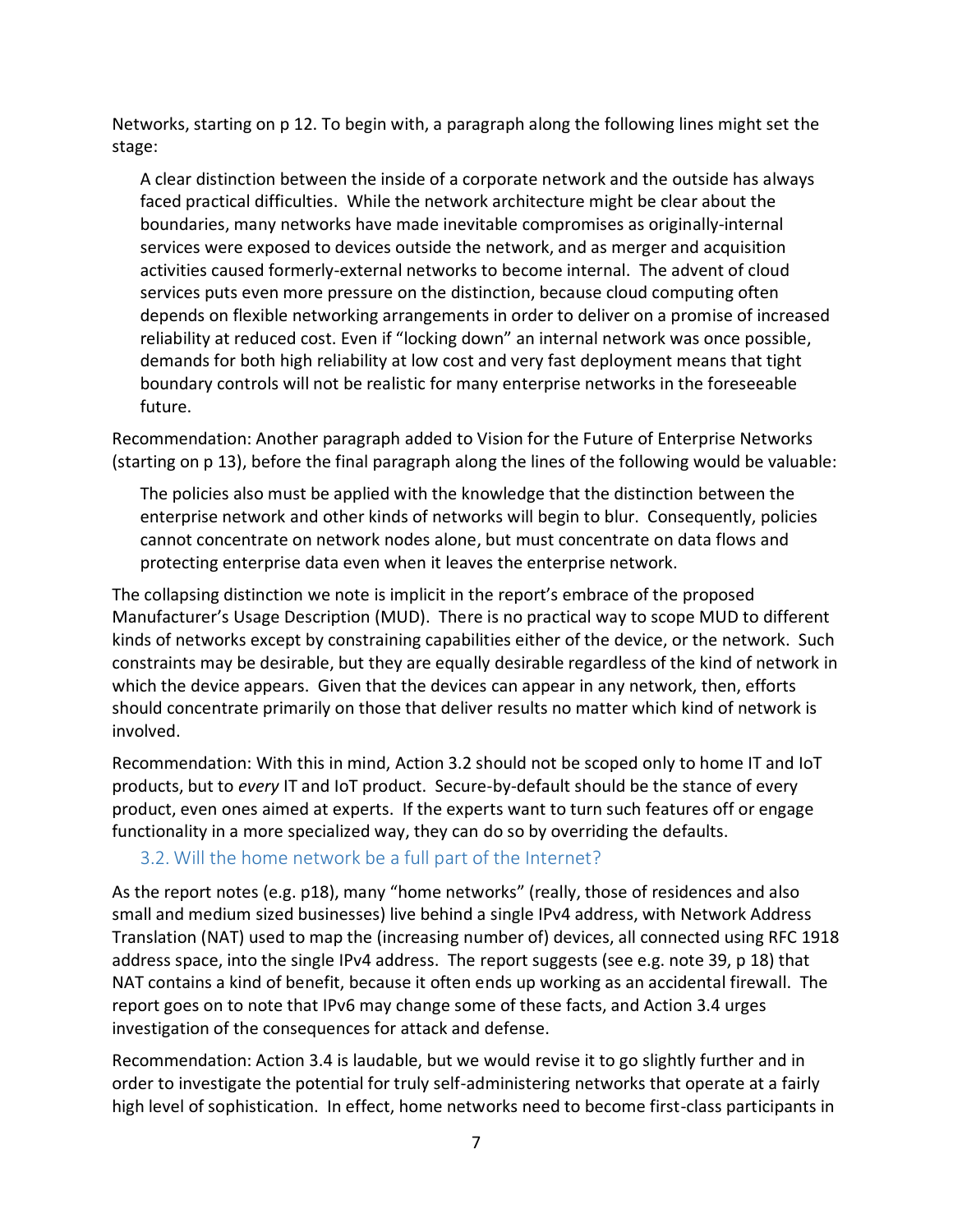the Internet, just as enterprise networks participate today. But because (as the report correctly notes) most such small networks will not have professional administration available, they will need to operate safely all on their own.

Home networks have relied on NAT as they have partly because of history. Early access to the Internet was usually over dial-up connections. This meant that the access point of the customer was always one phone line, which necessarily corresponded with one connection. That model was maintained when broadband connections became common. Even if ISPs had wanted to provide a different model, the shortage of IPv4 addresses by that point meant that they could not. But consumers, also, did not want to pay extra for additional IP addresses, and so "home networks" came to be things that were not really first-class participants in the Internet. The "edge" of the Internet conceptually stopped at the customer premise equipment (CPE). NAT traversal technologies such as STUN, TURN, and ICE have made that edge somewhat less sharp, but in general home networks have been like large clients of the Internet.

It is not plain that this state of affairs will persist. Already, various kinds of smart devices represent a kind of service delivered from inside the premises: smart meters, appliances that deliver maintenance and usage information to manufacturers and utility companies, and even IoT devices all act as kinds of servers, providing the relevant service to outside consuming devices. As a matter of implementation today, the data is often "served" over an HTTP client connection to a web service, often operated by the equipment vendor. But while such arrangements are good for the vendor, because they encourage lock-in, we see two problems. First, from a consumer's perspective the real value of Internet of Things is likely to come from the connected things acting in concert with one another. Even if it were a practical possibility, it is unlikely consumers will commit to a single vendor for all the things in their houses and cars. So, interoperation among the connected things seems like an eventual outcome. Second, a connected thing that fails every time the vendor's service is unavailable will not be very useful. So, we can expect the things to interact with one another, and possibly with arbitrary services on the Internet.

Making all of that work reliably will require some services to be inside the home network, and such services will work more reliably over IPv6 than they will with IPv4, NAT, and various NAT traversal technologies. So, we may suppose that the increasing availability of IPv6 encourages the use of IoT devices, which will then promote more IPv6 adoption, and so on in a virtuous circle.

If that is true, however, then the need for automatic network management that builds on something like MUD becomes even more urgent.

Recommendation: Pursuant to this urgent need, the report should call for work from industry and standards bodies to make safe automatic network management practical. Oracle will eagerly engage in these efforts and welcomes additional stakeholder and government activities. To achieve the ends outlined above, this will need to be more sophisticated than simply putting a stateful firewall at the CPE device for IPv6, to mimic the role of stateful NATs in use with IPv4 today. There have been some initial moves by standards bodies in this direction, such as some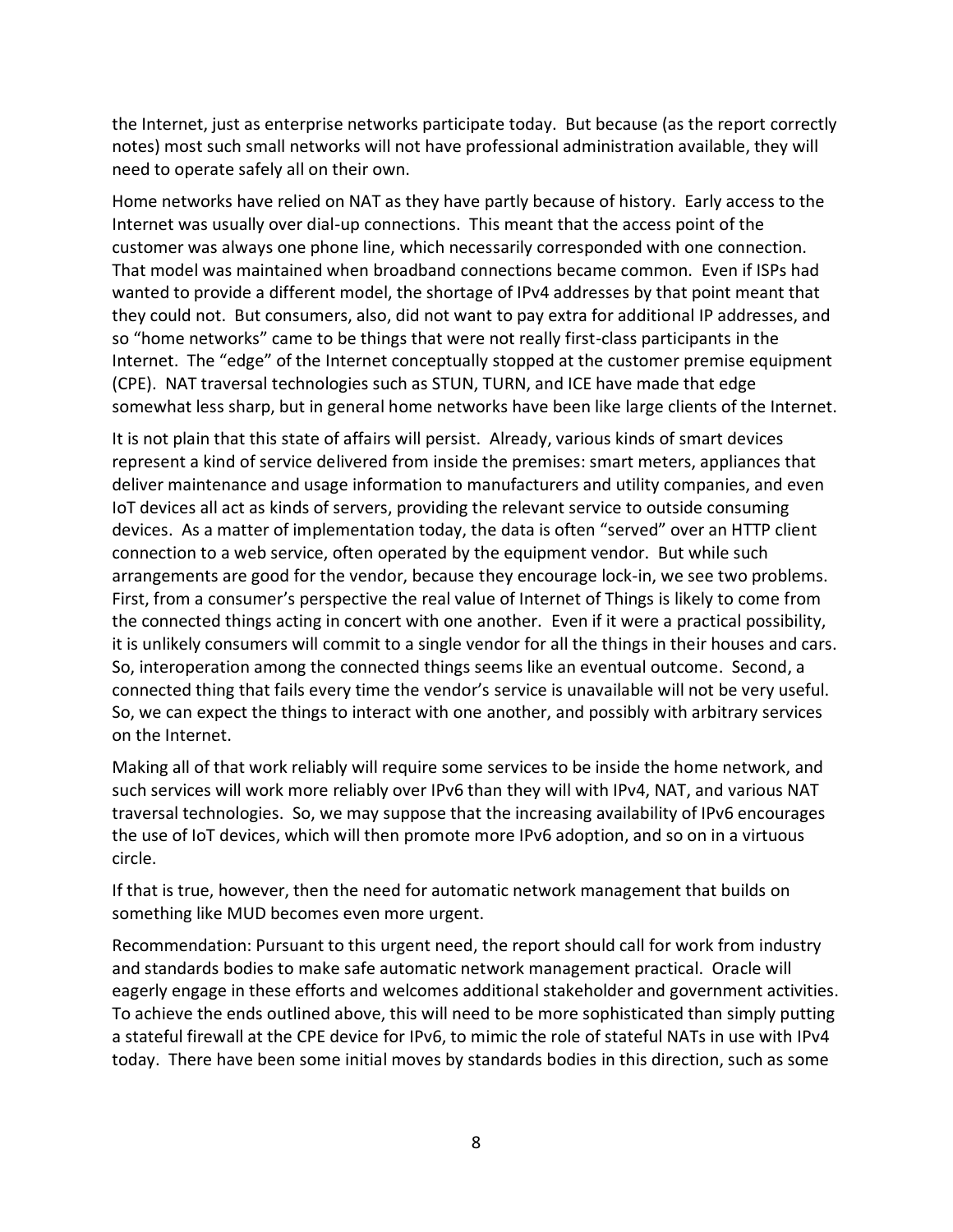Internet Engineering Task Force working groups<sup>3</sup>, which suggests that industry and standards bodies are already interested in this topic. Perhaps such efforts can be encouraged to reach for more ambitious goals.

At the same time, everyone involved in networking should remember that the "end to end" argument<sup>4</sup> applies actually to *applications,* not network nodes<sup>5</sup>. Some nodes in the network are "dumb" on purpose, and we will not get the benefit we want from the network if we attempt to treat every node the same. For use in networks without professional administration, this makes automatic network management again more important.

### <span id="page-8-0"></span>4. Development of standards and practices in industries

The report does an excellent job of recognizing the global nature of the problem and the marketplace and consequently emphasizing the role of international standards to establish globally recognized technical frameworks, methods, and processes. We offer the following feedback and proposed changes to strengthen this view and Actions such as 1.1.

A. Recommendation: Strongly urge stakeholders, particularly those from markets not traditionally oriented around global networks, to participate in standards processes. Standards and best practices are most useful when they are developed with the broadest possible participation, so encouraging stakeholders to get involved in the efforts already underway would be a desirable outcome.

Such encouragement of participation in existing bodies is especially important for new arrivals to the Internet of Things marketplace. Many of them come from traditional industrial- or consumer-goods environments. In those cases, these participants may not be used to thinking in global-network terms, and may find the approach for handling IPR and interoperation questions foreign. They may be tempted to attempt to move the standards development to sector-specific bodies. As the report notes, however, most of the technologies in question will not honor such industry boundaries, so the standards development cannot either.

B. Recommendation: NIST, NTIA, and other relevant U.S. government agencies should increase their already prominent activities in international standards development. As the goals and actions in this report are carried out, we believe it is vital for government to encourage, support, and participate in standards development. Government agencies

 $\overline{a}$ <sup>3</sup> See in particular the Autonomic Networking Integrated Model and Approach (ANIMA, [https://datatracker.ietf.org/wg/anima/documents/\)](https://datatracker.ietf.org/wg/anima/documents/) and Home Networking (HOMENET, https://datatracker.ietf.org/wg/homenet/documents/) working groups.

<sup>4</sup> Saltzer, J.H., D.P Reed, and DD. Clark, 1984. "End-to-end Arguments in System Design." *ACM Transactions on Computer Systems* 2 (4): 227-288. November 1984. doi:10.1145/357401.357402.

<sup>&</sup>lt;sup>5</sup> For more on this point, see Sullivan, A, 2017. "Avoiding lamentation: to build a future Internet." *Journal of Cyber Policy* 2 (3): 323-327. 2017. doi:10.1080/23738871.2017.1400083.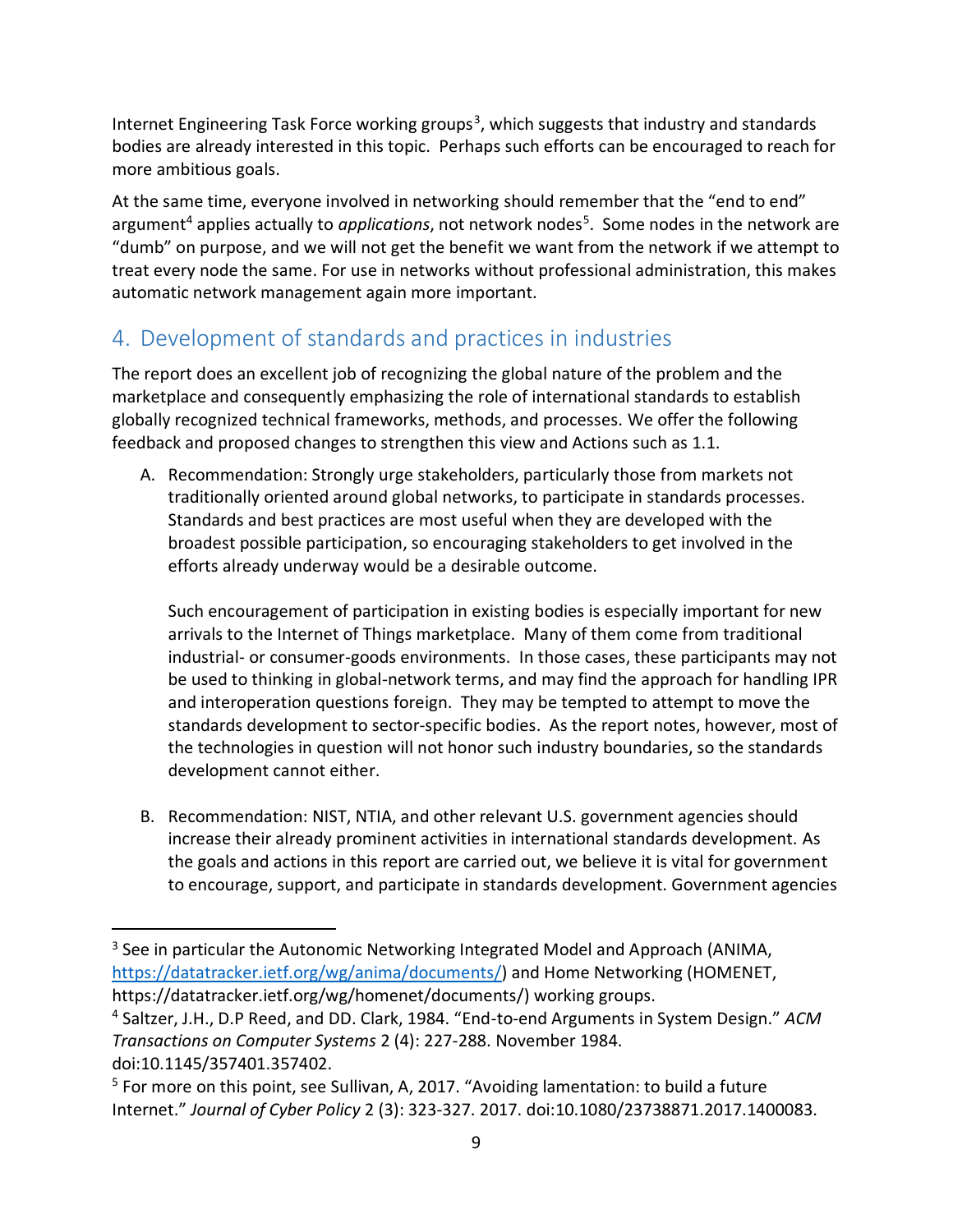such as NIST and NTIA play a valuable role when they act as conveners to coordinate, identify, and communicate federal government views regarding emerging technologies. And for developing requirements or best practices, government agencies are invaluable partners in market-driven standards committees.

Government should not, however, initiate activities that compete with private sector standards development organizations. In addition to straining industry resources to participate, the output of such activities is regarded as a US government document and therefore not usually recognized as widely as international standards. Further, it provides a justification for other governments to undertake the same activities, fracturing the marketplace and creating a burden on producers and consumers alike. Some actions that the USG chooses to take - with the intent of making positive progress - may be perceived in other countries as putting stakes in the ground and motivate similar acitivies in their countries. The USG should keep this potential burden on industry in mind when it implements actions such 1.2 and 1.4 calling for government and industry to collaborate.

When government efforts do produce frameworks or requirements, the ultimate goal of the effort should be to rely on or produce international standards. To this end, the USG should consider if/when it would be appropriate to start discussions about new work in international fora in parallel to USG efforts. For example, an international activity that set out to agree on higher level layers of a model or high-level concepts in a framework could help align efforts across countries, while also allowing each country to tailor their model or framework to their own needs.

- C. Recommendation: Strengthen actions in the report by noting activities already being undertaken in the standards and operations communities. In particular, Actions 2.1 and 4.5, and possibly Action 4.4, might be strengthened by calling attention to the DDoS Open Threat Signaling (DOTS – see [https://datatracker.ietf.org/wg/dots/documents/\)](https://datatracker.ietf.org/wg/dots/documents/) work that has been undertaken at the Internet Engineering Task Force (IETF). This kind of effort can provide an open standard for automatic interoperation among different vendors.
- D. The report spends some time on ingress and egress filtering: BCP 38 (p 10 ff). It could benefit from noting, first of all, that there are already efforts to promote good routing practices (such as the Internet Society's Mutually Agreed Norms for Routing Security or MANRS – se[e https://www.manrs.org/\).](https://www.manrs.org/)) In addition, the report should note that filtering alone will not solve the problem. Historically, attackers used address spoofing as one of their primary tools, and so BCP 38 adoption was a critical item. But the sheer number of compromised devices means that attackers do not really need to spoof any more to be effective: they can simply use the addresses of the many compromised devices, without hiding them. Recommendation: The report would therefore benefit